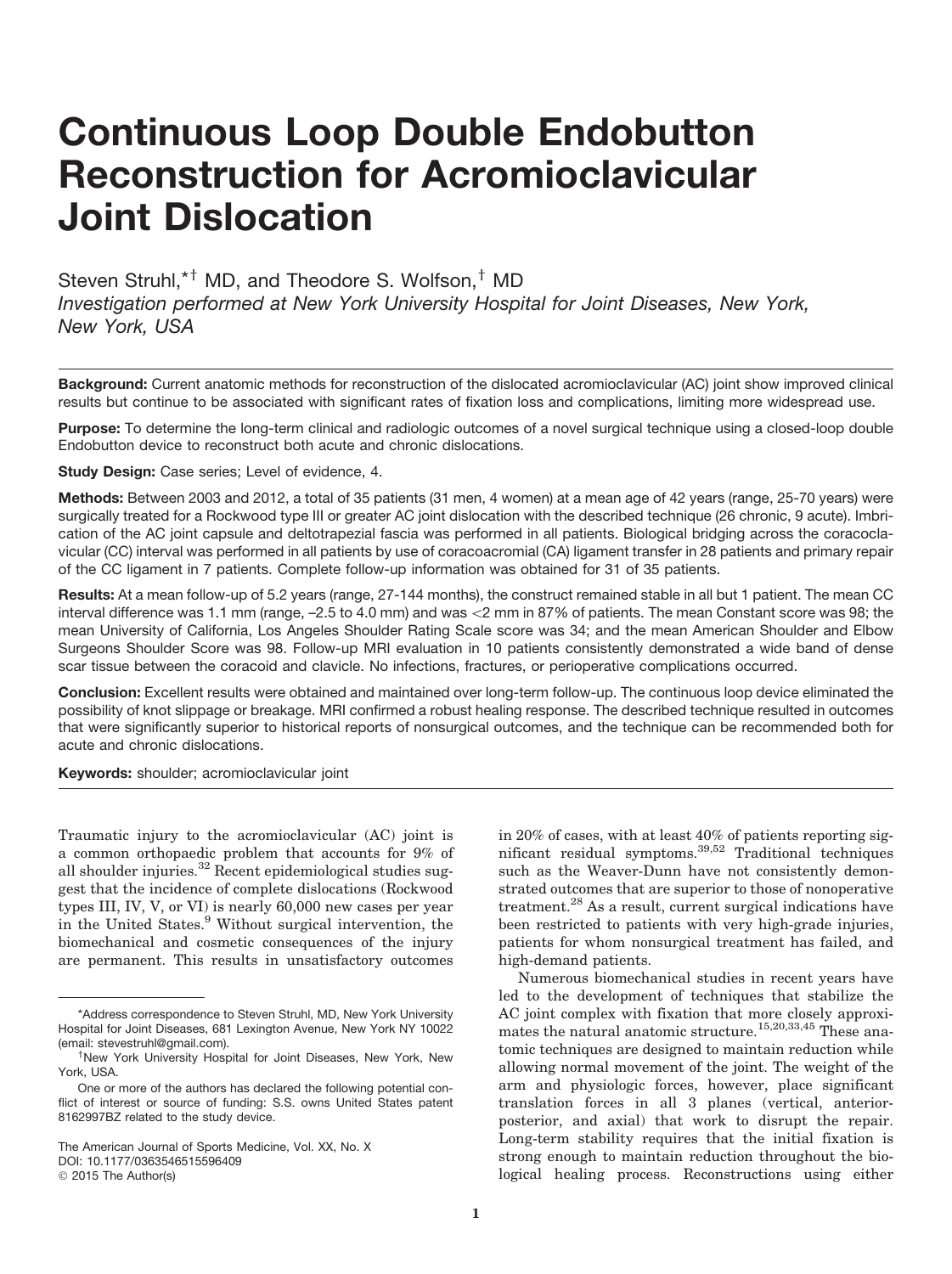|                                      | All ACJR $(N = 35)$ | Acute ACJR $(n = 9)$ | Chronic ACJR $(n = 26)$ |
|--------------------------------------|---------------------|----------------------|-------------------------|
| Age, mean (range), y                 | $42.4(25-70)$       | $45.7(25-55)$        | $41.2(25-70)$           |
| Sex                                  |                     |                      |                         |
| Male                                 | 31(88)              | 8 (89)               | 23 (88)                 |
| Female                               | 4(12)               | 1(11)                | 3(12)                   |
| Injured side                         |                     |                      |                         |
| Right                                | 18(51)              | 5(56)                | 13(50)                  |
| Left                                 | 17(49)              | 4(44)                | 13(50)                  |
| Arm dominance                        |                     |                      |                         |
| Right                                | 32(91)              | 8(91)                | 24 (92)                 |
| Left                                 | 3(9)                | 1(9)                 | 2(8)                    |
| Interval to surgery, mean (range), d | 196 (4-1096)        | $13(4-25)$           | 265 (29-1096)           |
| Rockwood grade                       |                     |                      |                         |
| III                                  | 19(54)              | 5(56)                | 14(54)                  |
| IV                                   | 2(6)                | 1(11)                | 1(4)                    |
| V                                    | 14(40)              | 3(33)                | 11(42)                  |
| Payer                                |                     |                      |                         |
| Private insurance                    | 24(69)              | 8(89)                | 16(62)                  |
| No fault                             | 8(23)               | 1(11)                | 7(27)                   |
| Workers' compensation                | 2(6)                | $\boldsymbol{0}$     | 2(7)                    |
| Lien                                 | 1(3)                | $\mathbf{0}$         | 1(4)                    |

TABLE 1 Patient Demographic Information, Historical Findings, and Surgical Details<sup>a</sup>

a Results are reported as n (%) unless otherwise indicated. ACJR, acromioclavicular joint reconstruction.

tendon grafts or suture-button configurations in anatomically placed drill holes have improved clinical results. However, recent studies have reported complication rates of 27% to 52%, including a fracture rate of 20% in one study, limiting more widespread acceptance of surgical management of the acute dislocation.<sup>13,31,40</sup> Tendon grafts may stretch during remodeling, and suture-button devices may fail due to knot slippage, suture breakage, or button migration. One study reported that large or misdirected drill holes contributed to failure rates of up to  $29\%$ .<sup>14</sup> Failure to directly address the AC joint capsule may contribute to construct slippage, particularly with arthroscopic techniques that only restore the coracoclavicular  $(CC)$  connection.<sup>16-18</sup>

Our hypothesis was that consistent long-term success without construct slippage for both acute and chronic dislocations could be achieved by combining a comprehensive soft tissue repair with a suture-button construct that provided biplanar stabilization with a continuous loop that was not subject to knot slippage or breakage.

# METHODS

After approval from our institutional review board, all patients undergoing surgical treatment by the senior author (S.S.) for Rockwood type III, IV, or V AC joint dislocation between April 2003 and October 2012 were identified. There were no Rockwood type VI cases. Revision cases were excluded.

## **Demographics**

During the study period, 35 consecutive AC joint reconstructions were performed in 35 patients. Thirty-one  $(89%)$  of the patients were male, while 4 patients  $(11%)$ were female. At the time of surgery, the mean age was 42 years (range, 25-70 years). Patient demographics and historical findings are documented in Table 1. The mean time interval from injury to surgery spanned 196 days (range, 4-1096 days). Acute dislocations were defined as those occurring within 4 weeks of surgery, while chronic dislocations occurred more than 4 weeks before the date of surgery. Nine AC joint dislocations (26%) were deemed acute, and 26 (74%) were considered chronic. Nineteen patients injured their dominant arm (54%) and 16 patients (46%) injured their nondominant arm. The mechanism of injury was a fall from a motorcycle or bicycle in 14 patients (40%), a fall on the shoulder in 8 patients (23%), motor vehicle accident in 6 patients (17%), sports injury in 6 patients (17%), and direct trauma in 1 patient (3%).

## **Surgery**

All patients underwent primary AC joint reconstruction via the previously described double Endobutton technique illustrated in Figure 1.<sup>42</sup> Surgical indications included patients with chronic dislocations that had failed nonoperative treatment and patients with acute dislocations with either high-grade dislocations or those with high functional demands preferring a surgical approach. Arthroscopy was not included in the procedure. In all patients, the Endobutton construct was further enhanced by an AC capsule and deltotrapezial imbrication as well as use of local tissue (either the torn CC ligament or a transferred CA ligament) to restore a biological connection across the CC interval. All patients with a chronic dislocation underwent a CA ligament transfer. Two of the 9 patients with an acute dislocation also required a CA ligament transfer due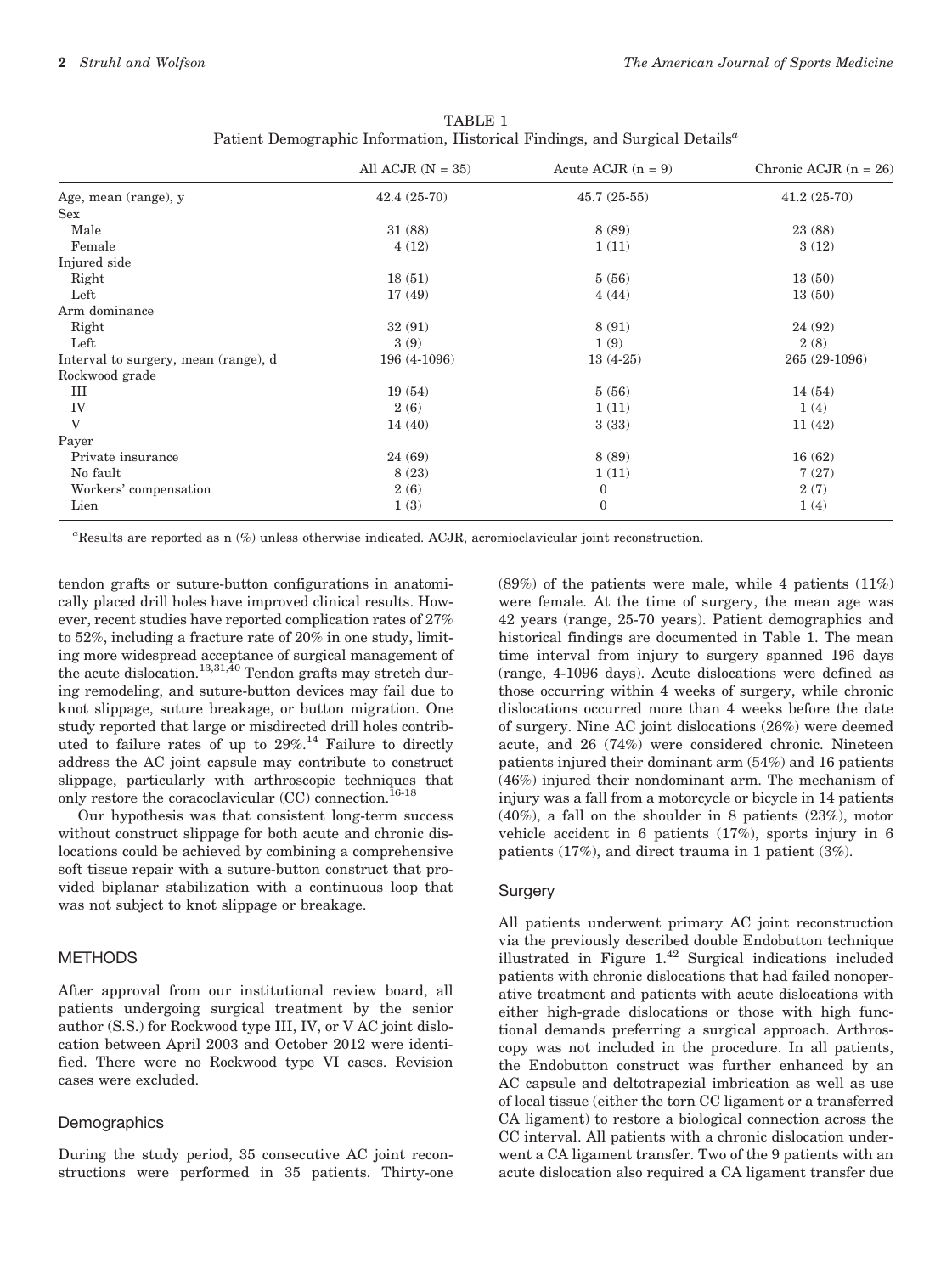

Figure 1. Double Endobutton acromioclavicular joint reconstruction technique. (A) Depiction of the continuous loop and suture limbs threaded through the Endobutton before deployment. (B) The Endobutton is passed through the continuous suture loop that has been pulled up through the prepared holes in the coracoid and clavicle. The free sutures will be passed through the peripheral holes in the button to secure it. (C) Final appearance of construct with an auxiliary stitch replicating the course of the trapezoid ligament.

to the lack of an adequate residual CC ligament for repair. The other 7 patients with an acute dislocation underwent repair of the CC ligament as described below.

A deltoid-splitting incision was used to expose the coracoid surface and provide access to the AC joint. The AC capsule was incised in line with the fibers to include the deltotrapezial fascia, and the AC joint was reduced. The distal clavicle could be excised to facilitate the reduction. A 2.4-mm drill hole was made in the top of the clavicle midway between the anterior and posterior border and directly in line with the base of the coracoid. After the hole had been drilled through the coracoid, it was reamed over with a 4.5-mm Endobutton reamer (Smith & Nephew). A second 2.5-mm drill hole was placed in the clavicle 1 cm lateral to the central drill hole. Loop length was determined with the joint reduced by measuring the channel length from the superior surface of the clavicle to the inferior surface of the coracoid with a depth gauge. The continuous loop is available in 5-mm increments. If the measured distance was within 1 mm of the standard loop size, a regular Endobutton was used on the cortical surface of the clavicle (Figure 2A). If the measured length was more than 1 mm longer than a standard loop size, the next larger continuous loop size was chosen and the excess loop was filled with a thicker button (Xtendobutton, Smith & Nephew) to ensure reduction to within 1 mm of the measured channel (Figure 2B). Two No. 5 Ethibond sutures (Ethicon) were placed into the Endobutton, and 1 suture was placed into the loop (Figure 1A). The Endobutton was pushed through the drill holes and deployed. With the joint held reduced, the loop stitch was pulled up until only the tip protruded from the clavicular hole, and a free Endobutton (Smith & Nephew) or Xtendobutton was then slid into the loop and stabilized by passing the 2 free suture limbs into the holes of the implant on either side of the loop and tied, securing the button (Figure 1B). The "trapezoid" stitch was then placed by passing 1 limb from the other No. 5 Ethibond suture into the second drill hole and tying, completing the repair (Figure 1C). The CC ligament, if available, was sewn to the periosteum on the anterior clavicle. If insufficient, the CA ligament was



Figure 2. Fluoroscopic images demonstrating different variations of clavicular buttons used to achieve reduction. (A) Endobutton and (B) Xtendobutton.

transferred and sewn to the anterior clavicular cortex by passing the uncut suture limbs from the trapezoid stitch into the substance of the transferred CA ligament and tying, fixing the CA ligament to the anterior cortex of the clavicle.

#### Postoperative Treatment

Patients used a sling for 6 weeks. Passive external rotation with the arm at the side was encouraged, and pendulum exercises began at 2 weeks. At 6 weeks, the sling was discontinued and active movement of the shoulder was encouraged. Full return to activity and/or sports was allowed after 4 to 6 months depending on progress.

## Clinical Follow-up

A comprehensive clinical evaluation, including a detailed patient interview and physical examination, was performed by the same clinician, who was not the surgeon. Range of motion was measured with a goniometer. Multiple validated outcome measures were collected, including the modified University of California, Los Angeles (UCLA) Shoulder Rating Scale, American Shoulder and Elbow Surgeons (ASES) Shoulder Score, Simple Shoulder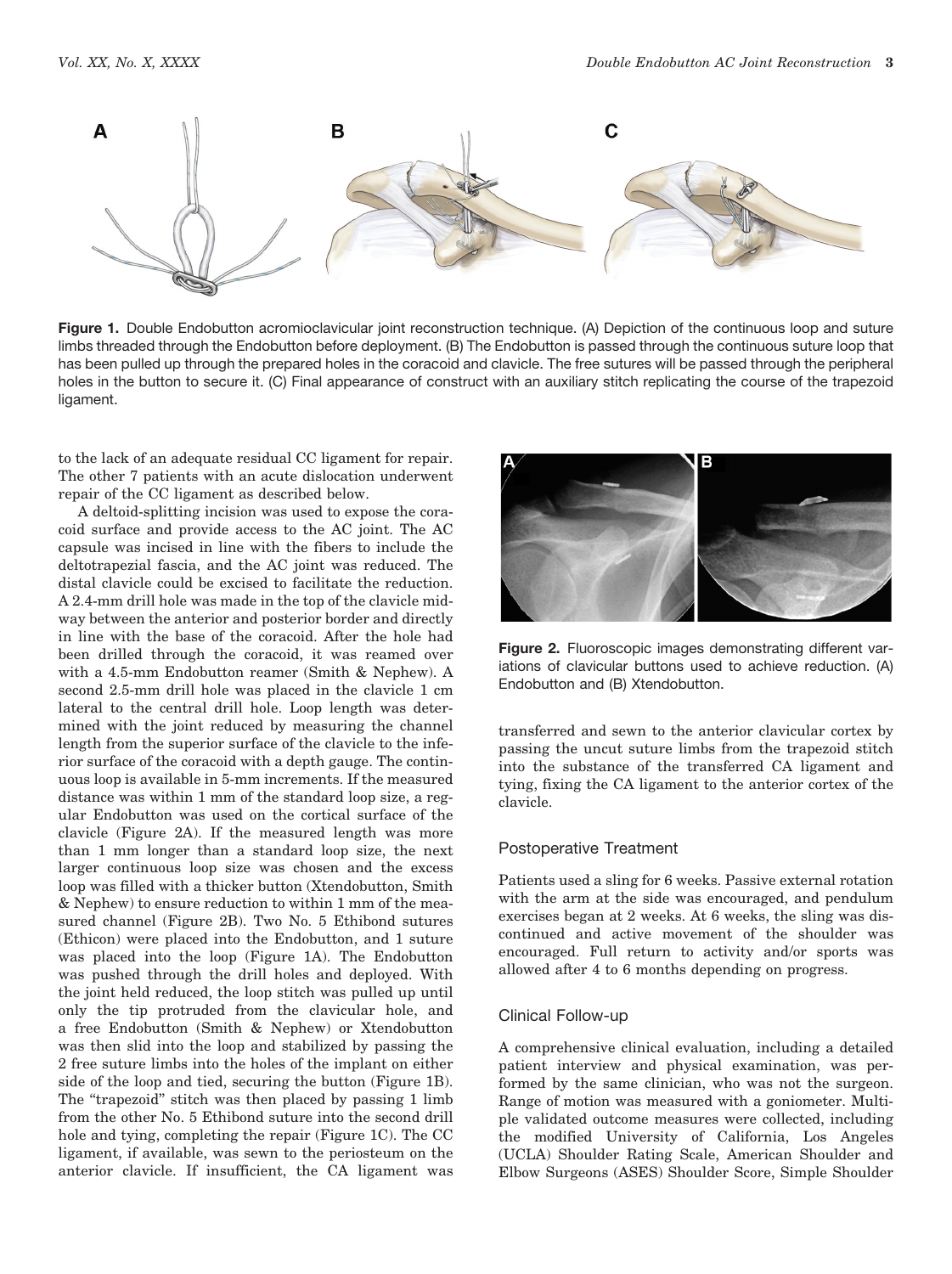

Figure 3. Zanca views of an (A) injured and (B) uninjured shoulder in the plane of the acromioclavicular joint with a radiopaque ruler placed directly over the coracoid process to scale measurements.

Test (SST), and Constant score. Objective strength was measured for the Constant score with a digital spring scale as originally described by Constant and  $M$ urley<sup>11</sup> and in accordance with the updated guidelines by Constant et al.<sup>12</sup> The final Constant score was normalized by age and sex.25

## Radiographic Follow-up

Postoperative radiographs were obtained with a conventional Zanca view of the shoulder. Radiographs of the injured and contralateral shoulder were obtained with a radiopaque ruler placed directly over the coracoid process and in the plane of the CC ligament to scale measurements (Figure 3). All patients were asked to undergo magnetic resonance imaging (MRI) at the time of final follow-up, and 10 patients (32%) agreed to do so. MRI was conducted at a mean follow-up of 4.2 years (range, 2-8 years) to investigate the soft tissue repair at varying time points.

#### Statistical Analysis

The unpaired independent  $t$  test was used to compare the mean with variances among continuous study outcome parameters. The Pearson chi-square test and Fisher exact test were used to compare categorical outcomes. The Pearson correlation coefficient (r) was used to assess data trends. The level of statistical significance was set at  $P \lt \mathbb{R}$ .05. All data were analyzed with the use of SPSS software (version 20, IBM Corp). Results are expressed as the mean  $\pm$  SD unless otherwise specified.

## **RESULTS**

## Clinical Outcomes

Follow-up was obtained on 31 of the 35 patients (89%) at mean follow-up of 5.2 years (range, 27-144 months) with a minimum of 2 years. Four patients were lost to followup. Mean functional outcomes scores are reported in Table 2. The distal clavicle was excised in 11 of the 35 patients, all of whom had chronic dislocation. No significant difference in mean functional scores was noted between patients undergoing acute versus chronic reconstruction, CC ligament repair versus CA ligament transfer, or distal clavicle excision versus retention. Age, side dominance, sex, body mass index, Rockwood grade, payer, time interval between injury and surgery, and follow-up time elapsed did not significantly correlate with functional outcomes.

# Radiographic Outcomes

Radiographic findings are summarized in Table 3. Comparison of the CC interval of the injured to the uninjured side revealed that 27 patients (87%) were reduced to within 2 mm of the contralateral side. The remaining 4 patients were underreduced by a mean distance of 3.4 mm (range, 2.5-4.0 mm). One to 2 millimeters of indentation of the button into the superior clavicular cortical surface was noted in 20 patients (65%), and intraosseous migration was noted in 1 patient. Calcification of the CC interval was noted in 11 patients (36%). No significant correlation was noted between time elapsed after surgery and radiographic outcomes. Button selection, timing of surgery (acute vs chronic), soft tissue procedure (CC ligament repair vs CA ligament transfer), and distal clavicle intervention (resection vs retention) did not significantly affect radiographic outcomes. No significant association between radiographic outcomes and functional scores was detected.

In all 10 patients who underwent MRI, a thickened soft tissue complex with a mean width of 9.2 mm within the CC interval was identified. MRI results of the reconstruction in 2 patients at 2 years and at 4 years postoperatively are displayed in Figure 4.

## **Complications**

No surgical site infections or perioperative fractures were observed. No complications were noted from the use of the CA ligament transfer. On final follow-up, 1 patient was incidentally noted to have an asymptomatic nondisplaced fracture of the distal clavicle that communicated with the primary clavicular drill hole. Two patients complained of shoulder pain at final follow-up that was associated with AC joint arthrosis and responded to a steroid injection. One patient redislocated 10 weeks postoperatively as a result of a motor vehicle accident and required revision. Revision surgery was successfully done with the same procedure (outcome scores from this patient were excluded from analysis).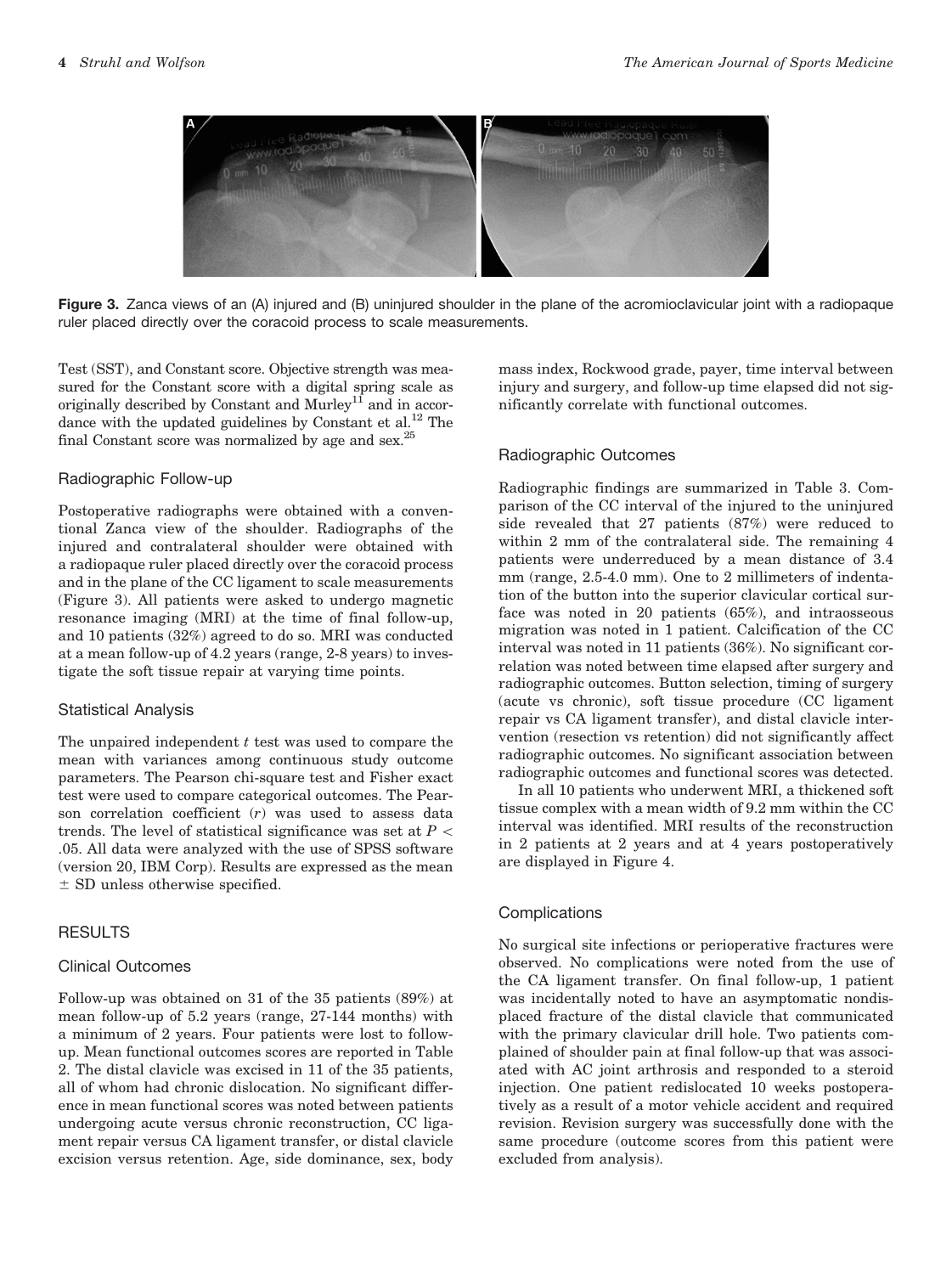| r uncuonal Outcome Scores Arter Double Engobutton Acromiociavicular John Reconstruction |                |                |                 |                       |                         |                             |                              |
|-----------------------------------------------------------------------------------------|----------------|----------------|-----------------|-----------------------|-------------------------|-----------------------------|------------------------------|
|                                                                                         | All ACJR       | Acute ACJR     | Chronic<br>ACJR | CC Ligament<br>Repair | CA Ligament<br>Transfer | Distal Clavicle<br>Excision | Distal Clavicle<br>Retention |
| <b>UCLA</b>                                                                             | $33.5 \pm 2.2$ | $34.1 \pm 1.6$ | $33.3 \pm 2.4$  | $34.4 \pm 1.0$        | $33.3 \pm 2.4$          | $33.5 \pm 1.4$              | $33.5 \pm 2.4$               |
| <b>ASES</b>                                                                             | $97.8 \pm 3.3$ | $98.6 \pm 1.5$ | $97.5 \pm 3.7$  | $98.3 \pm 1.7$        | $97.7 \pm 3.7$          | $96.9 \pm 4.7$              | $98.2 \pm 2.7$               |
| <b>SST</b>                                                                              | $11.4 \pm 1.4$ | $12 + 0$       | $11.3 \pm 1.5$  | $11.7 \pm 0.5$        | $11.4 \pm 1.5$          | $11.8 \pm 0.5$              | $11.3 \pm 1.6$               |
| Constant score                                                                          |                |                |                 |                       |                         |                             |                              |
| Raw                                                                                     | $97.6 \pm 3.2$ | $98.8 \pm 1.1$ | $97.3 \pm 3.1$  | $98.4 \pm 2.1$        | $97.4 \pm 3.4$          | $97.7 \pm 2.3$              | $97.7 \pm 3.4$               |
| Normalized <sup>25</sup>                                                                | $99.6 \pm 1.0$ | $100 \pm 0$    | $99.4 \pm 1.1$  | $99.7 \pm 0.8$        | $99.5 \pm 1.1$          | $99.7 \pm 0.5$              | $99.5 \pm 1.2$               |

TABLE 2 Functional Outcome Scores After Double Endobutton Acromioclavicular Joint Reconstruction<sup>a</sup>

 ${}^a$ Results are reported as mean  $\pm$  SD. ACJR, acromioclavicular joint reconstruction; ASES, American Shoulder and Elbow Surgeons Shoulder Score; CC, coracoclavicular; CA, coracoacromial; SST, Simple Shoulder Test; UCLA, University of California, Los Angeles Shoulder Rating Scale.

| TABLE 3                                             |  |  |  |  |  |
|-----------------------------------------------------|--|--|--|--|--|
| Radiographic Findings After Double Endobutton       |  |  |  |  |  |
| Acromioclavicular Joint Reconstruction <sup>a</sup> |  |  |  |  |  |

|                                         |                              |                              | All ACJR Acute ACJR Chronic ACJR |
|-----------------------------------------|------------------------------|------------------------------|----------------------------------|
| CC interval, mm<br>Injured side         | $8.3 \pm 2.5$                | $7.7 \pm 2.9$                | $8.5 + 2.4$                      |
| Uninjured side<br>Difference (absolute) | $7.5 + 1.9$<br>$1.1 \pm 1.2$ | $6.4 \pm 2.2$<br>$1.1 + 1.0$ | $7.8 + 1.8$<br>$1.1 + 1.2$       |

 ${}^a\text{Results}$  are reported as mean  $\pm$  SD. ACJR, acromioclavicular joint reconstruction; CC, coracoclavicular.

## **DISCUSSION**

Early surgical intervention for acute AC joint dislocations remains controversial. Several studies and meta-analyses comparing early surgical treatment with nonsurgical management have failed to show a significant difference.6,28,36,43 These conclusions, however, were limited by the inclusion of older, nonanatomic surgical techniques that are largely not in current use. This problem was underscored by a recent Cochrane review by Tamaoki et al.44 Only 3 studies qualified for inclusion—all were published before 1990 and all used techniques with rigid hardware fixation. None of the studies distinguished among Rockwood subtypes or included validated outcome measures. Comparative studies examining newer methods of fixation such as tendon grafts and suture-button constructs currently do not exist. Residual symptoms after nonoperative treatment remain a significant problem. Studies that have examined the outcome of nonoperative treatment using modern validated scoring systems have consistently shown mean Constant scores lower than 90, confirming the presence of ongoing symptoms in the typical patient. $21,22$  While nonoperative management is often recommended for less severe (type III) dislocations and surgical management for higher grades (types IV, V, and VI), these studies did not document an outcome difference between subtypes. Scapular dyskinesis has been documented in 70% of patients treated nonoperatively, with 45% showing evidence of SICK scapula syndrome (a pneumonic that stands for scapular malposition, inferior medial

scapular winging, coracoid tenderness, and scapular dyskinesis).<sup>22</sup> Unsatisfactory outcomes are seen in 20% to 40% of patients treated nonoperatively.26,39,52

The potential advantage of early surgery for AC joint dislocations is the ability to harness the healing response of the acute injury. Late surgery is more extensive, requires the use of a graft to bridge the CC space, and may necessitate excision of the distal clavicle. A recent  $meta$ -analysis by Song et al<sup>41</sup> suggested that early surgical treatment may enhance functional outcomes and minimize recurrent subluxations. Successful results from use of the Bosworth screw and other rigid fixation techniques highlight the robust healing response after acute injury. If initial fixation is sufficiently stable, excellent long-term biological stability can be achieved in a matter of weeks.<sup>46,48,49,51</sup> However, the need for a second operation and the high rate of hardware complications have made these techniques less desirable.

The results of the present study demonstrate that successful long-term outcomes for the treatment of both acute and chronic AC joint dislocations can be achieved by use of a novel fixation device in conjunction with a soft tissue repair that addresses both the AC and CC ligaments. We observed no infections and no complications related to hardware or suture material, and we noted no complications related to CA ligament transfer. Biomechanical testing suggests that the CA ligament plays a role in glenohumeral stability and that CA ligament transfer may potentially contribute to glenohumeral laxity.29 However, this theoretical risk has not been borne out by clinical studies, and current published series fail to report complications directly related to CA transfer. In the current study, 1 patient redislocated 10 weeks postoperatively secondary to trauma. Drill holes were minimized in both size and number, which likely contributed to the absence of complications. Other techniques for anatomic reconstructions call for larger coracoid drill holes (up to 7 mm) and the use of 2 large drill holes in the clavicle,<sup>15,33</sup> thereby increasing fracture risk.<sup>27</sup> The open approach ensured accurate placement of drill holes in the center of the coracoid and facilitated imbrication of the AC capsule and deltotrapezial fascia as well as direct repair of the CC ligaments in acute cases or the CA ligament transfer in chronic cases, obviating the need for free tendon grafts.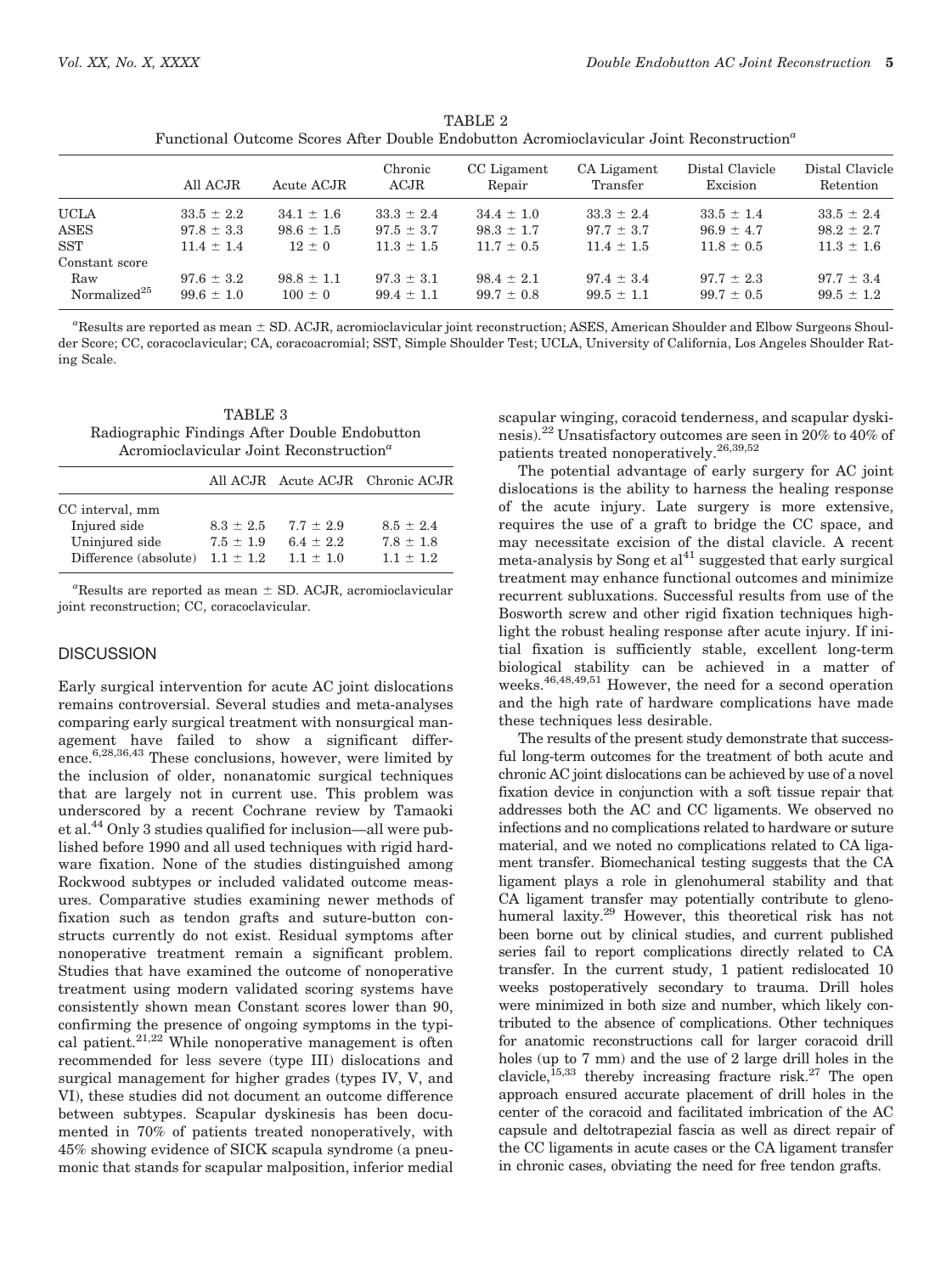

Figure 4. Coronal magnetic resonance images of 2 patients showing the coracoclavicular interval at (A) 2 years and (B) 4 years postoperatively. Note the increase in width and density of the soft tissue complex within the coracoclavicular interval with time.

The use of a continuous loop design in this study demonstrated significantly improved outcomes over standard suture-button configurations. All previous studies use various configurations of sutures, all requiring a knot. The suture-button configuration, introduced in 2006, has been validated on biomechanical testing.7,50 Clinical results, however, have been inconsistent, with loss of reduction (subluxation or dislocation) seen in 34% to 94% of cases.10,30,37,38 A closed loop eliminates the problem of knot slippage or breakage that is inherent to a standard suture-button device. The loop has similar stiffness (142 N) and more than double the strength (1063 N) of the native ligament.23 The construct is further enhanced by the second trapezoid stitch to control posterior stability.<sup>19</sup> Perhaps more important, the loop is particularly resistant to creep under cyclical load, demonstrating only a 1.3-mm change in length with cyclic loading of up to 250 N at 4500 cycles.<sup>5,35</sup> In a study by Barrow et al,<sup>5</sup> both the knotted constructs and the self-locking loops used for ACL reconstruction had clinical failure (defined as 3 mm elongation) well before 5000 cycles (1349 and 1680, respectively). Final elongations for a suture-button construct were 13 mm (knotted) and 42 mm (unknotted). In a study by Abbi et al,<sup>1</sup> constructs with knots also demonstrated the potential to either slip or fail when subjected to cyclical loads. Ultra-high-molecular-weight polyethylene (UHMPE) braided sutures, in particular, have frictional properties that lead to slippage at loads significantly below their failure threshold.<sup>4</sup> Ihali et al<sup>23</sup> demonstrated that No. 2 Fiberwire (Arthrex) tied with 5 square knots exhibited 3 mm of slippage at only 60% of the ultimate failure load. Lim et  $al^{30}$  suggested that knot slippage was a factor in the reported 50% slippage rate with the use of a suture-button fixation device. The sizing problem posed by using a loop of fixed length that comes in 5-mm increments was easily handled by choosing either a thin or thick Endobutton for clavicular fixation, resulting in a reduction to within 1 mm of the measured channel in all cases.

In keeping with multiple biomechanical studies that underscore the importance of the AC capsule in preventing posterior instability, the AC capsule and deltotrapezial fascia were imbricated in all cases.<sup>16-18</sup> Fukuda et al<sup>18</sup> showed that the AC capsule plays a primary role in resisting

posterior subluxation forces. Debski et  $al^{17}$  shed further light on the role of the AC capsule by demonstrating that transection of the AC capsule resulted in a 200% increase of in situ forces on the conoid ligament. Dawson et al<sup>16</sup> confirmed these findings, concluding that residual anteroposterior instability after isolated CC ligament reconstruction may lead to higher rates of failure. The authors of both of these studies concluded that in the absence of an AC capsule repair, these higher forces might contribute to early failure of suture and graft materials. In the current study, we further enhanced the posterior stability by adding the trapezoid stitch. Recent biomechanical testing of the double Endobutton construct has demonstrated that this additional stitch significantly reduces posterior translation.<sup>19</sup> Although arthroscopic techniques reduce morbidity and have shown improved clinical outcomes over older techniques, fixation failure rates (subluxation or dislocation) have ranged from  $28\%$  to  $43\%,$ <sup>37,38,47</sup> and fixation slippage, as measured by changes in CC interval, has averaged 4.5 mm.<sup>38</sup> In 2010, Salzmann et al<sup>37</sup> hypothesized that failure to reconstruct the deltotrapezial fascia may have contributed to failures.

The use of an anatomically placed tendon graft, introduced by Bunnell<sup>8</sup> in 1928, was recently repopularized after biomechanical studies showed the potential for better stability relative to standard nonanatomic procedures. Clinical outcome studies of these anatomic constructs, however, have yielded inconsistent results, with subluxation rates from  $17\%$  to  $38\%.$ <sup>13,14,24,34</sup> While tendon grafts have adequate initial strength, the tissue is avascular at the time of surgery, and the fate of the graft during the healing process, both biologically and mechanically, is unknown and has not been studied.

In addition to using the double Endobutton fixation, we reestablished a biological connection between the coracoid and the clavicle in all cases, with either repair of the torn CC ligament or a CA ligament transfer. Although these tissues have the advantage of being vascularized, they are inherently weak structurally and contribute marginally to initial stability as they are shielded from load by the Endobutton implant. However, recreating this biological CC link may contribute to the healing response and longterm stability. Indeed, all postoperative MRIs showed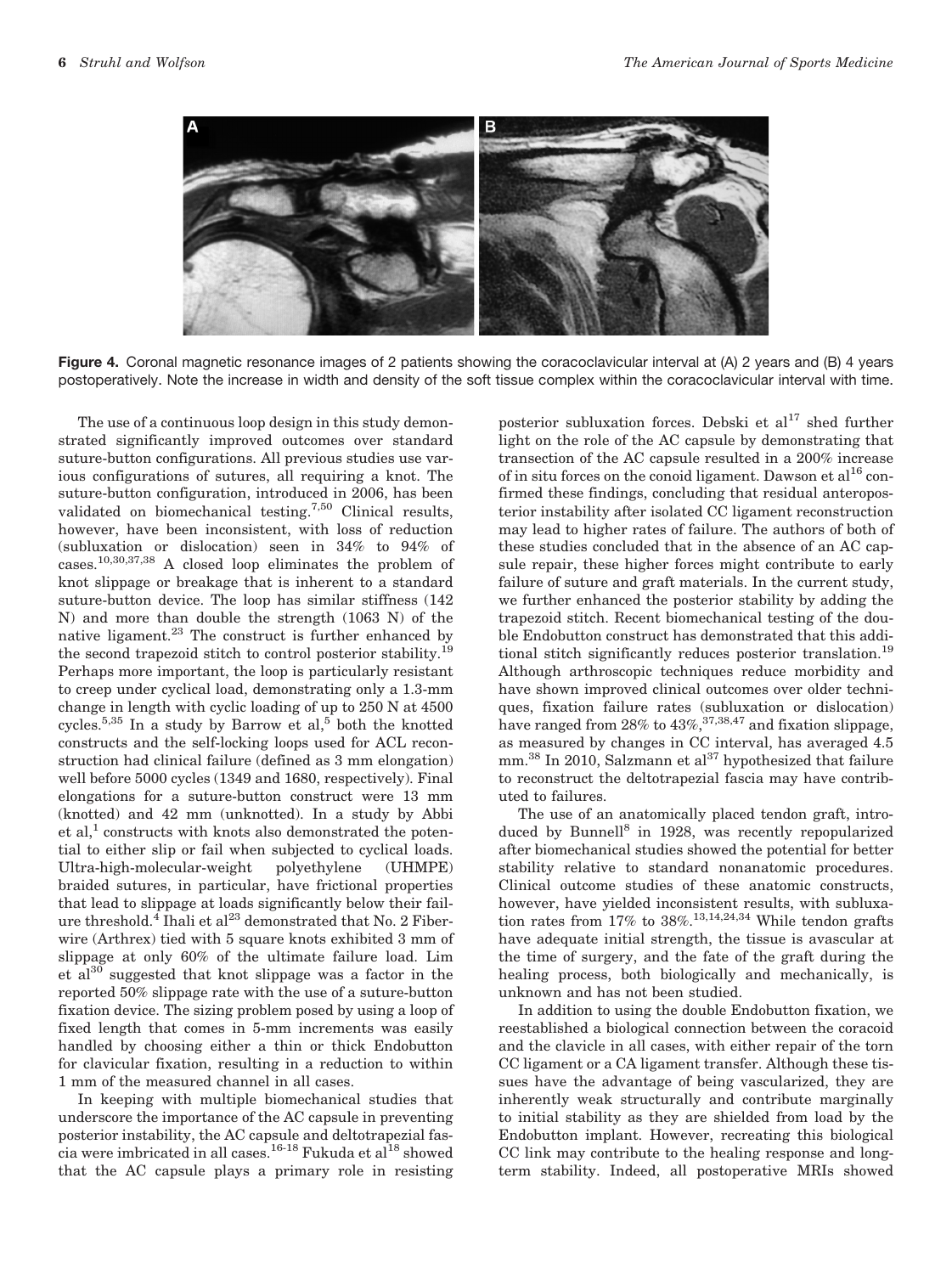evidence of a very robust healing response with a thick band of scar tissue filling the CC interval. This initial repair tissue may have served as a scaffold or nidus around which scar forms. Other studies showed excellent results when a CA ligament transfer was sufficiently shielded from initial postoperative loads.<sup>2,3</sup> More important, placement of a device alone in the CC interval without any biological tissue bridging the span has been cited as a source of failure in other studies.38,40

The mean follow-up period of 5.3 years is the second longest follow-up for a suture-button configuration. This is also the first study of its kind to correlate clinical outcomes with MRI findings. However, the present study had several limitations. First, this was a level 4 study, and no control group was created to directly compare outcomes to alternative treatment options, including nonoperative therapy. Second, no preoperative clinical functional scores or radiographs were collected for baseline comparison. Third, radiographic results were only measured in the vertical direction and did not account for displacement in the anteroposterior direction.

## **CONCLUSION**

The presented method for the repair of both acute and chronic AC joint dislocations was successful in restoring stability in a large patient group followed for up to 11 years. Excellent outcomes were achieved for both clinical scores and radiologic parameters. The double Endobutton construct as described is a low-profile, durable fixation device that maintains a stable AC joint, allowing enough time for strong soft tissue healing to develop. This is the first study to validate the method by examining postoperative MRIs at various points after surgery to evaluate biological changes.

## ACKNOWLEDGMENT

Special thanks to Neville Glajchen, MD, for assistance reviewing radiographs and MRIs.

#### **REFERENCES**

- 1. Abbi G, Espinoza L, Odell T, Mahar A, Pedowitz R. Evaluation of 5 knots and 2 suture materials for arthroscopic rotator cuff repair: very strong sutures can still slip. *Arthroscopy*. 2006;22(1):38-43.
- 2. Al-Ahaideb A. Surgical treatment of chronic acromioclavicular joint dislocation using the Weaver-Dunn procedure augmented by the TightRope system. *Eur J Orthop Surg Traumatol*. 2014;24(5):741-745.
- 3. Assaghir YM. Outcome of exact anatomic repair and coracoclavicular cortical lag screw in acute acromioclavicular dislocations. *J Trauma*. 2011;71(3):E50-E54.
- 4. Barber FA, Herbert MA, Beavis RC. Cyclic load and failure behavior of arthroscopic knots and high strength sutures. *Arthroscopy*. 2009;25(2):192-199.
- 5. Barrow AE, Pilia M, Guda T, Kadrmas WR, Burns TC. Femoral suspension devices for anterior cruciate ligament reconstruction: do adjustable loops lengthen? *Am J Sports Med*. 2014;42(2):343-349.
- 6. Beitzel K, Cote MP, Apostolakos J, et al. Current concepts in the treatment of acromioclavicular joint dislocations. *Arthroscopy*. 2013;29(2):387-397.
- 7. Beitzel K, Obopilwe E, Chowaniec DM, et al. Biomechanical comparison of arthroscopic repairs for acromioclavicular joint instability: suture button systems without biological augmentation. *Am J Sports Med*. 2011;39(10):2218-2225.
- 8. Bunnell S. Fascial graft for dislocation of the acromioclavicular joint. *Surg Gynecol Obstet*. 1928;46:563-564.
- 9. Chillemi C, Franceschini V, Dei Giudici L, et al. Epidemiology of isolated acromioclavicular joint dislocation. *Emerg Med Int*. 2013;2013:171609.
- 10. Cohen G, Boyer P, Pujol N, Hamida Ferjani B, Massin P, Hardy P. Endoscopically assisted reconstruction of acute acromioclavicular joint dislocation using a synthetic ligament: outcomes at 12 months. *Orthop Traumatol Surg Res*. 2011;97(2):145-151.
- 11. Constant C, Murley A. A clinical method of functional assessment of the shoulder. *Clin Orthop Relat Res*. 1987;214:160-164.
- 12. Constant CR, Gerber C, Emery RJ, Søjbjerg JO, Gohlke F, Boileau P. A review of the Constant score: modifications and guidelines for its use. *J Shoulder Elbow Surg*. 2008;17(2):355-361.
- 13. Cook JB, Shaha JS, Rowles DJ, Bottoni CR, Shaha SH, Tokish JM. Clavicular bone tunnel malposition leads to early failures in coracoclavicular ligament reconstructions. *Am J Sports Med*. 2013;41(1):142-148.
- 14. Cook JB, Shaha JS, Rowles DJ, Bottoni CR, Shaha SH, Tokish JM. Early failures with single clavicular transosseous coracoclavicular ligament reconstruction. *J Shoulder Elbow Surg*. 2012;21(12):1746- 1752.
- 15. Costic RS, Labriola JE, Rodosky MW, Debski RE. Biomechanical rationale for development of anatomical reconstructions of coracoclavicular ligaments after complete acromioclavicular joint dislocations. *Am J Sports Med*. 2004;32(8):1929-1936.
- 16. Dawson PA, Adamson GJ, Pink MM, et al. Relative contribution of acromioclavicular joint capsule and coracoclavicular ligaments to acromioclavicular stability. *J Shoulder Elbow Surg*. 2009;18(2):237- 244.
- 17. Debski RE, Parsons IM, Woo SL, Fu FH. Effect of capsular injury on acromioclavicular joint mechanics. *J Bone Joint Surg Am*. 2001;83(9):1344-1351.
- 18. Fukuda K, Craig EV, An KN, Cofield RH, Chao EY. Biomechanical study of the ligamentous system of the acromioclavicular joint. *J Bone Joint Surg Am*. 1986;68(3):434-440.
- 19. Grantham C, Heckmann N, Wang L, Tibone JE, Struhl S, Lee TQ. A biomechanical assessment of a novel double Endobutton technique versus a coracoid cerclage sling for acromioclavicular and coracoclavicular injuries [published online July 30, 2014]. *Knee Surg Sports Traumatol Arthrosc*. doi:10.1007/s00167-014-3198-8.
- 20. Grutter PW, Petersen SA. Anatomical acromioclavicular ligament reconstruction: a biomechanical comparison of reconstructive techniques of the acromioclavicular joint. *Am J Sports Med*. 2005;33(11):1723-1728.
- 21. Gstettner C, Tauber M, Hitzl W, Resch H. Rockwood type III acromioclavicular dislocation: surgical versus conservative treatment. *J Shoulder Elbow Surg*. 2008;17(2):220-225.
- 22. Gumina S, Carbone S, Postacchini F. Scapular dyskinesis and SICK scapula syndrome in patients with chronic type III acromioclavicular dislocation. *Arthroscopy*. 2009;25(1):40-45.
- 23. Ilahi OA, Younas SA, Ho DM, Noble PC. Security of knots tied with Ethibond, Fiberwire, Orthocord, or Ultrabraid. *Am J Sports Med*. 2008;36(12):2407-2414.
- 24. Janssen RP, Scheffler SU. Intra-articular remodelling of hamstring tendon grafts after anterior cruciate ligament reconstruction. *Knee Surg Sports Traumatol Arthrosc*. 2014;22(9):2102-2108.
- 25. Katolik LI, Romeo AA, Cole BJ, Verma NN, Hayden JK, Bach BR. Normalization of the Constant score. *J Shoulder Elbow Surg*. 2005;14(3):279-285.
- 26. Kennedy JC, Cameron H. Complete dislocation of the acromioclavicular joint. *J Bone Joint Surg Br*. 1954;36(2):202-208.